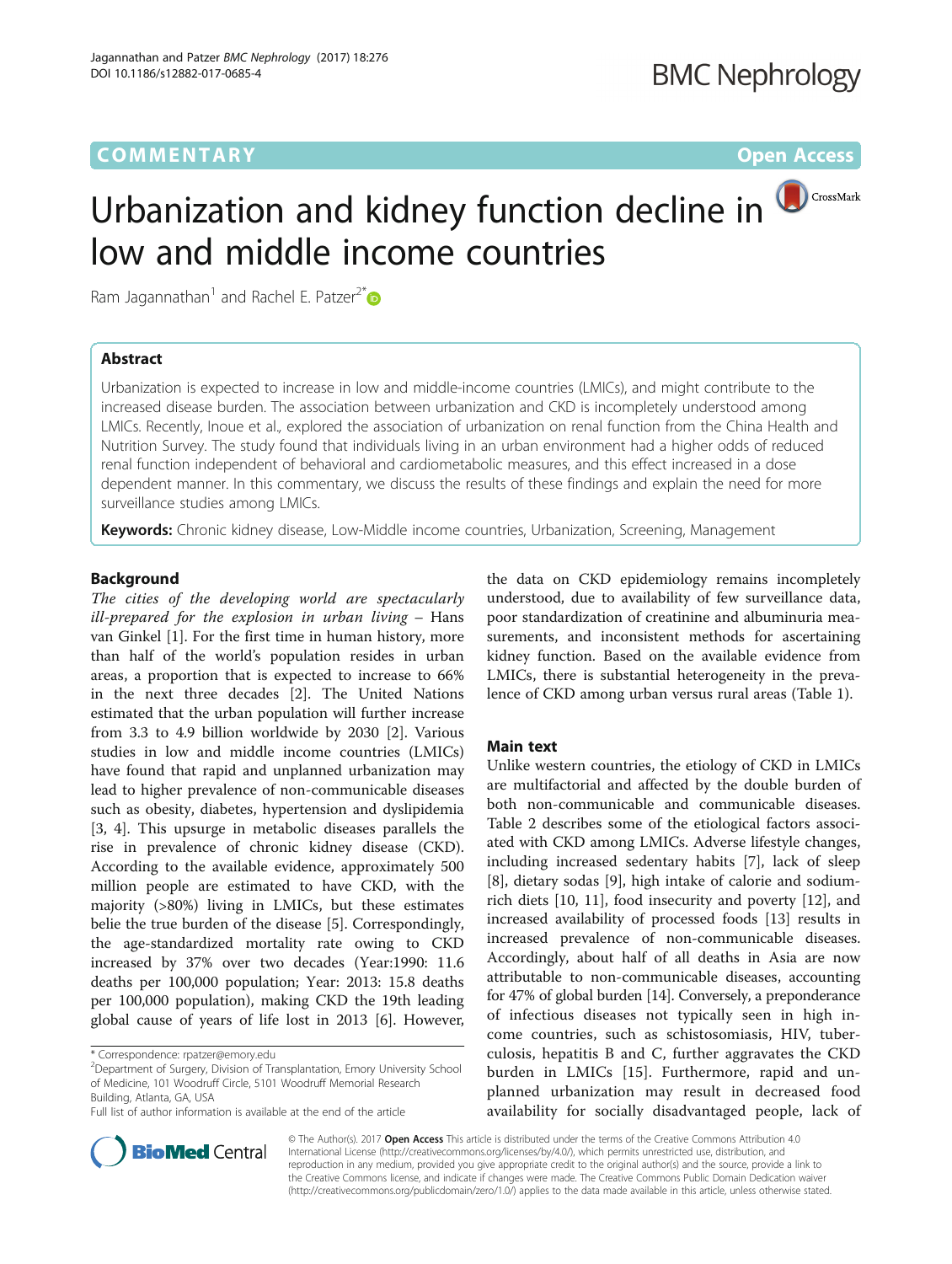| Country, year [ref]                 | Ethnicity   | Criteria/classification used                    | Overall (%) | Urban $(%)$ | Rural (%) |
|-------------------------------------|-------------|-------------------------------------------------|-------------|-------------|-----------|
| Cameroon, 2013 [24]                 | African     | any albuminuria and/or $eGFR < 60$ ml/min       | 14.2        | 14.2        | <b>NA</b> |
| Cameroon, 2014 [25]                 | African     | <b>MDRD</b>                                     | 13.2        | 10.9        | 14.1      |
| Tanzania, 2014 [26]                 | African     | MDRD/albuminuria                                | 7.0         | 15.2        | 2.0       |
| Sub-Saharan systematic review, 2014 | Sub-Saharan | MDRD/CKD-EPI and albuminuria                    | 13.9        | 12.4        | 16.5      |
| Thailand, 2004 [27]                 | Asian       | <b>MDRD</b>                                     | 8.5         | 8.0         | 9.2       |
| Thailand, 2008 [28]                 | Asian       | Spot quantitative urine protein and eGFR (MDRD) | 17.5        | 23.1        | 15.8      |
| Thailand, 2006 [29]                 | Asian       | eGFR (MDRD)                                     | 13.2        |             |           |
| Turkey, 2005 [30]                   | Turks       | eGFR (MDRD)                                     | 5.8         | 4.9         | 6.6       |
| India, 2005 [31]                    | Asian       | eGFR (MDRD)                                     | 17.2        |             |           |
| India, 2016 [32]                    | Asian       | CG-BSA                                          | 16.5        | <b>NA</b>   | 16.54     |
| China, 2001 [33]                    | Asian       | eGFR (MDRD)                                     | 2.53        | 2.60        | 2.52      |
| China, 2006 [34]                    | Asian       | eGFR (MDRD)/albuminuria                         | 12.1        | 12.1        |           |
| China, 2006 [35]                    | Asian       | eGFR (MDRD)/albuminuria                         | 15.2        |             | 15.2      |
| China, 2006 [36]                    | Asian       | eGFR (MDRD) and albuminuria                     | 13.0        | 13.0        | 13.1      |
| China, 2009 [37]                    | Asian       | eGFR (MDRD)/albuminuria                         | 10.8        | 8.9         | 11.3      |
| China, 2010 [38]                    | Asian       | eGFR (MDRD)/albuminuria                         | 9.50        | 9.58        | 9.42      |

<span id="page-1-0"></span>Table 1 Prevalence of chronic kidney disease among low and middle income countries stratified by urban-rural geography

infrastructure, poor sanitation, waste disposal and heavy environmental toxins [[16\]](#page-3-0). Inadequate health care resources, coupled with increased prevalence of other communicable and NCDs, further exacerbate the burden [[17](#page-3-0)]. Genetic predisposition [[18\]](#page-3-0), malnutrition [\[19\]](#page-3-0) and

Table 2 Known potential causes of CKD in LMICs

Risk factors

- I. Lifestyle
	- a. Sedentary lifestyle
	- b. Increased caloric intake
	- c. High intake of calorie-rich foods, sodas, red meat and decreased intake of fruits and vegetables
	- d. High sodium intake
	- e. Lack of sleep
- II. Non-Communicable Diseases
	- a. Obesity
	- b. Diabetes, Type II
	- c. Hypertension
	- d. Poor management of diabetes and hypertension (poor medication adherence)
- III. Environmental Factors
	- a. Food insecurity and poverty b. Air/water pollution and industrial waste products
	- c. Heavy metals (lead, Cadmium, arsenic, gold, mercury
	- and uranium)
	- d. Plastics and resins (Bisphenols)
- e. Over-the-counter drug and Counterfeit drugs
- f. Pesticides, hardness of water,
- g. Superphosphates,
- h. Arsenic-contaminated fertilizers and cyanogens from algae
- IV. Infections
	- a. Tuberculosis
	- b. Hepatitis B and C
	- c. Malaria and other viral vector borne diseases (dengue and yellow fever)
	- d. Parasitic diseases including schistosomiasis, filariasis, and leishmaniasis

intrauterine fetal exposures [[20](#page-3-0)] also play an important role in CKD susceptibility.

In this issue of the journal, Inoue et al. [[21](#page-3-0)], studied the effect of urbanization on renal function from the China Health and Nutrition Survey ( $n = 9493$ ). Rather than relying on a conventional urban-rural dichotomous measure, the authors utilized a validated, study specific, 12-component composite index to measure urbanization. The study showed that individuals living in an urban environment had higher odds of reduced glomerular filtration rate, independent of behavioral and cardiometabolic measures. Of particular note, the effect of urbanization on renal function decline was dose-dependent, where mean eGFR (ml/min/1.73m<sup>2</sup>) declined from 84.8 in the lowest urbanization quartile to 82.8, 80.9, and then 77.8 in the highest urbanization quartile. In multivariable, multilevel models, the impact of a 1 standard deviation increase in urbanization was associated with reduced renal function among both males and females (males: adjusted odds ratio (aOR): 1.25 [95% CI: 0.98–1.59];  $P = 0.078$ ; females: aOR: 1.24 [95% CI: 1.01-1.52];  $P = 0.041$ ). Despite lack of statistical significance among males, the effect sizes were similar. In addition, among the different components of the urbanization index, the authors found a significant association between housing component and renal function (males: OR: 1.51 [95% CI: 1.01–2.28] and females: OR: 1.39 [95% CI: 1.01– 1.93]). While the mechanism for how increased urbanization can lead to lower renal function is not possible to explore in this cross-sectional study, results suggest that community-level factors may play an important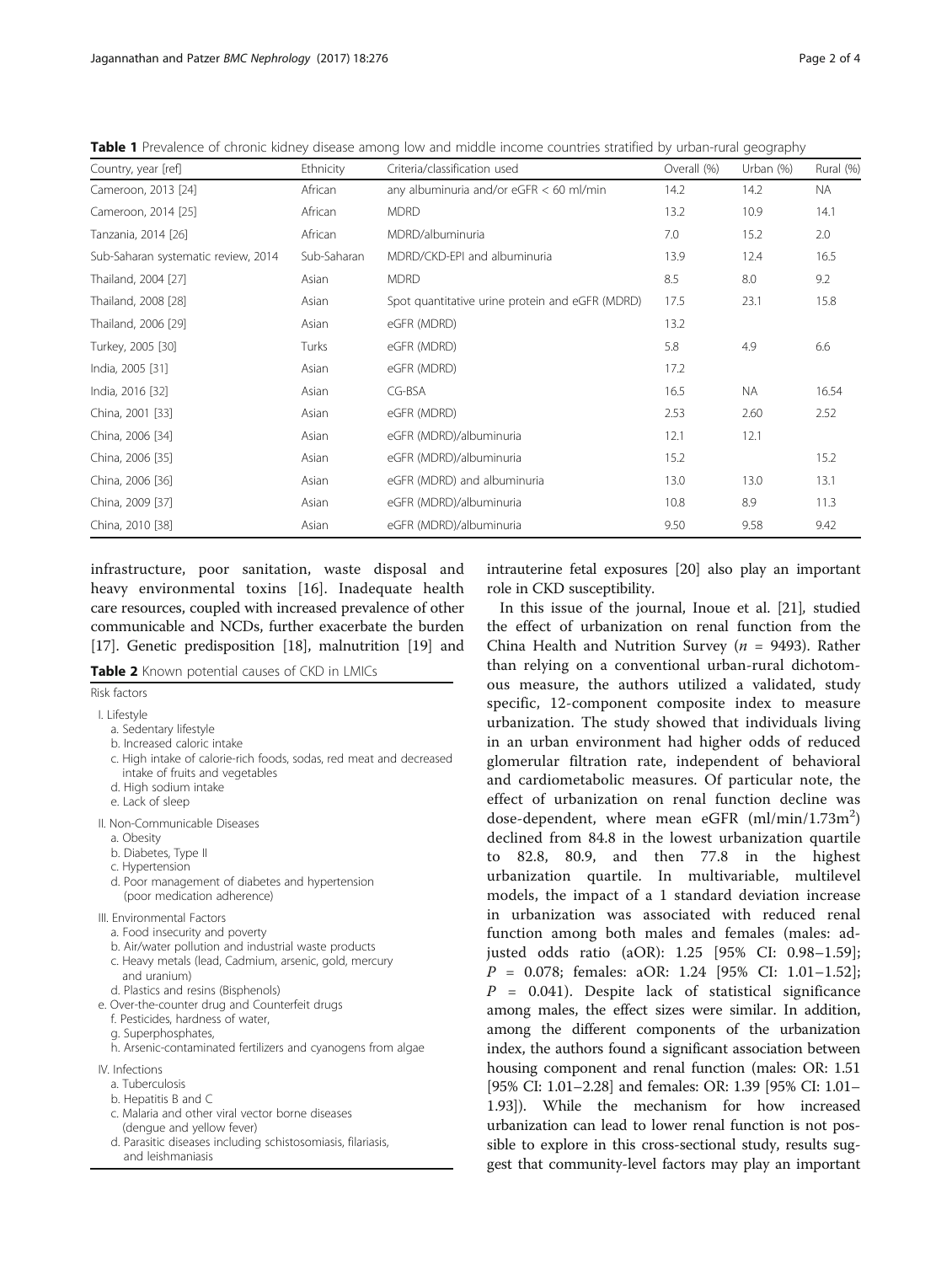<span id="page-2-0"></span>role in the development of CKD and should be further explored.

Addressing NCDs is an urgent global priority, and cities are the epicenters where action is needed most. Compared with rural areas, the rapid urbanization and lifestyle changes in cities offers better understanding of the etiology of the CKD diseases. Despite a probable heavy burden of end-stage kidney disease in LMICs, relatively few patients receive renal replacement therapy. A 2015 systematic review suggests that approximately 83% of renal failure patients in Asia are not receiving the renal replacement treatment [[22\]](#page-3-0). A recent Cochrane review which included 17 studies involving 1639 people with CKD showed that different modalities of dietary interventions were associated with improved kidney function and hemodynamic measures [[23\]](#page-3-0). However, none of the studies were reported from LMICs. Innovation, technology, and the ongoing economic transition in cities may also help to catalyze new initiatives to prevent CKD burden in this countries. Future studies should focus on the following themes:

- a) Better surveillance studies are urgently needed to ascertain the real burden of CKD prevalence among LMICs
- b) Because the presentation of CKD is heterogeneous among LMICs, a better understanding of the epidemiology is urgently needed. Non-conventional risk factors such as heavy metals, environmental toxins, sleep insufficiency and stress should be explored as factors mediating urbanization and CKD; and
- c) The available CKD nutritional intervention studies are posited based on evidence from homogoenous populations in higher income countries and therefore, more studies are needed to test the effectiveness of lifestyle interventions among LMICs. The studies should particularly focused on testing culturally tailored and novel dietary intervention tools.

# Conclusions

To conclude, CKD is an important global health challenge especially in LMICs. National and international efforts are urgently needed on the prevention, detection and treatment to mitigate the rising burden worldwide. Furthermore, a better understanding of epidemiology coupled with strong public advocacy, and collaborative public health interventions that address conventional and unconventional risk factors of CKD are needed. Future studies should focus on the unique features of LMICs to ascertain those at greatest risk of CKD, across all socioeconomic groups to ensure early screening.

#### Abbreviations

CKD: Chronic kidney disease; eGFR: Estimated glomerular filtration rate; LMIC: Low-Middle income countries; NCD: Non-communicable disease

#### Acknowledgments

None.

#### Funding

None.

## Availability of data and materials

Not applicable.

#### Authors' contributions

RJ researched and wrote the manuscript. RP helped to draft and proof read the manuscript. Both authors read and approved the final manuscript.

## Ethics approval and consent to participate

Not applicable.

## Consent for publication

Not Applicable.

#### Competing interests

The authors declare that they have no competing interest.

## Publisher's Note

Springer Nature remains neutral with regard to jurisdictional claims in published maps and institutional affiliations.

#### Author details

<sup>1</sup>Global Diabetes Research Center, School of Public Health, Rollins School of Public Health, Atlanta, GA, USA. <sup>2</sup>Department of Surgery, Division of Transplantation, Emory University School of Medicine, 101 Woodruff Circle, 5101 Woodruff Memorial Research Building, Atlanta, GA, USA.

#### Received: 15 June 2017 Accepted: 5 August 2017 Published online: 29 August 2017

#### References

- 1. van Ginkel H. Urban future. Nature. 2008;456(n1s):32–3.
- 2. Nations U: [http://www.un.org/en/development/desa/news/population/](http://www.un.org/en/development/desa/news/population/world-urbanization-prospects-2014.html) [world-urbanization-prospects-2014.html](http://www.un.org/en/development/desa/news/population/world-urbanization-prospects-2014.html). 2014.
- 3. Allender S, Wickramasinghe K, Goldacre M, Matthews D, Katulanda P. Quantifying urbanization as a risk factor for noncommunicable disease. Journal of urban health. 2011;88(5):906–18.
- 4. Oyebode O, Pape UJ, Laverty AA, Lee JT, Bhan N, Millett C. Rural, urban and migrant differences in non-communicable disease risk-factors in middle income countries: a cross-sectional study of WHO-SAGE data. PLoS One. 2015;10(4):e0122747.
- 5. Stanifer JW, Muiru A, Jafar TH, Patel UD. Chronic kidney disease in low-and middle-income countries. Nephrology Dialysis Transplantation. 2016;31(6):868–74.
- 6. Rhee CM, Kovesdy CP. Epidemiology: spotlight on CKD deaths [mdash] increasing mortality worldwide. Nat Rev Nephrol. 2015;11(4):199–200.
- 7. Beddhu S, Baird BC, Zitterkoph J, Neilson J, Greene T. Physical activity and mortality in chronic kidney disease (NHANES III). Clin J Am Soc Nephrol. 2009;4(12):1901–6.
- 8. Yayan J, Rasche K, Vlachou A. Obstructive sleep apnea and chronic kidney disease. Adv Exp Med Biol. 2017.
- 9. Saldana TM, Basso O, Darden R, Sandler DP. Carbonated beverages and chronic kidney disease. Epidemiology (Cambridge, Mass). 2007;18(4):501.
- 10. Aburto NJ, Ziolkovska A, Hooper L, Elliott P, Cappuccio FP, Meerpohl JJ. Effect of lower sodium intake on health: systematic review and metaanalyses. BMJ. 2013;346:f1326.
- 11. Smyth A, O'Donnell MJ, Yusuf S, Clase CM, Teo KK, Canavan M, Reddan DN, Mann JF. Sodium intake and renal outcomes: a systematic review. Am J Hypertens. 2014;27(10):1277–84.